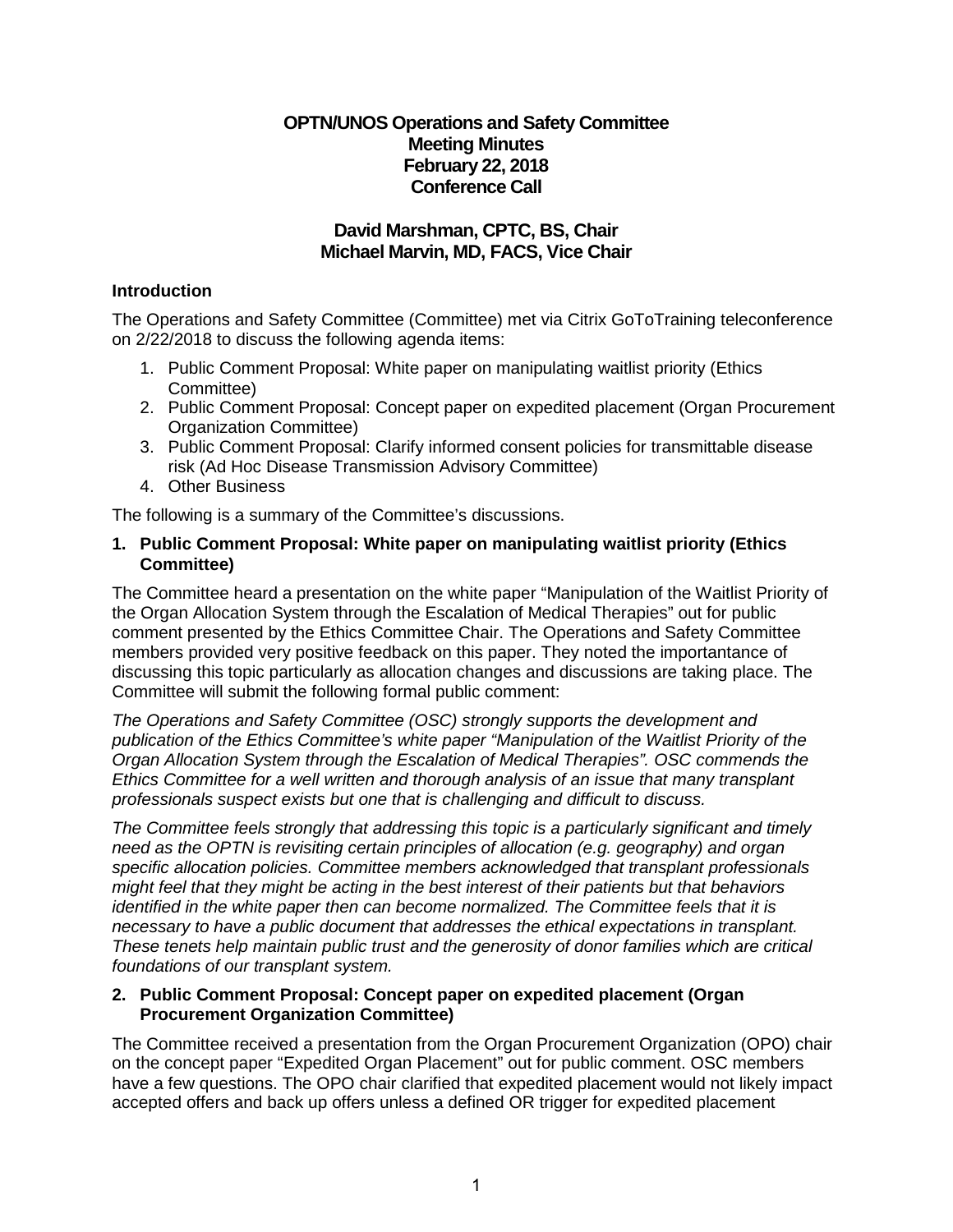occurred. In addition, OSC members were also directed to provide feedback on the proposal through an on-line survey available on the OPTN website.

The Committee plans to submit the following formal public comment that reflects their discussions at the meeting and survey responses:

*The Operations and Safety Committee supports the overall idea of developing expedited organ placement. The OPO Committee has initiated the discussion of this notion with their Concept Paper on Expedited Organ Placement.*

*The Committee believes that this paper is very timely and is important to discuss in the context of issues outlined in the Ethics Committee paper, "Manipulation of the Waitlist Priority of the Organ Allocation System through the Escalation of Medical Therapies". Several members requested that the OPO Committee take into account effective practices that might differ between local and national allocations. The Committee asks that the Committee also consider distance to delivery as they develop the concept.*

*Committee members agree that the allocation system should include an expedited placement trigger that would allow OPO to expedite organ placement. They also agree that the allocation system should include an expedited placement trigger based on an event like an organ declined in the OR or after a well-defined point in the process. The Committee believes that the allocation system should give higher priority to candidates more likely to accept an organ that has a higher likelihood of discard based on models.*

*They believe that hospitals should be allowed to choose whether or not they want to have their candidates on an expedited list.*

*Committee members have varying opinions on whether once an expedited trigger has been met, the OPO should use their own discretion to get the organ placed for transplantation. They do not have a consensus opinion on whether once an expedited trigger has been met, the list of potential candidates should be limited to those at hospitals with a recent past history of transplanting similar donors.*

*The Committee has mixed opinions on whether DonorNet should set a transplant hospital's acceptance criteria based on the hospital's past acceptance practices. The Committee would not support this principle unless there was a well-defined way to change when there was a change the logic for individual patient circumstances or when there was a staff or philosophy change at a transplant program.*

#### **3. Public Comment Proposal: Clarify informed consent policies for transmittable disease risk (Ad Hoc Disease Transmission Advisory Committee)**

The Committee received a presentation from the Ad Hoc Disease Transmission Advisory Committee's chair on their proposal to "Clarify Informed Consent Policies for Transmittable Disease Risk" out for public comment. Following their discussions, the Committee plans to submit the following formal public comment:

*The Operations and Safety Committee supports the Ad Hoc Disease Transmission Advisory Committee's public comment proposal to "Clarify Informed Consent Policies for Transmittable Disease Risk". The Committee provides two suggestions for consideration:*

*1.) Remove the proposed informed consent for Cytomegalovirus (CMV) for intestine patients in response to the specific request for feedback. One Committee member whose program conducts intestine transplants explained that extensive education regarding CMV is performed at listing and throughout the evaluation process.*